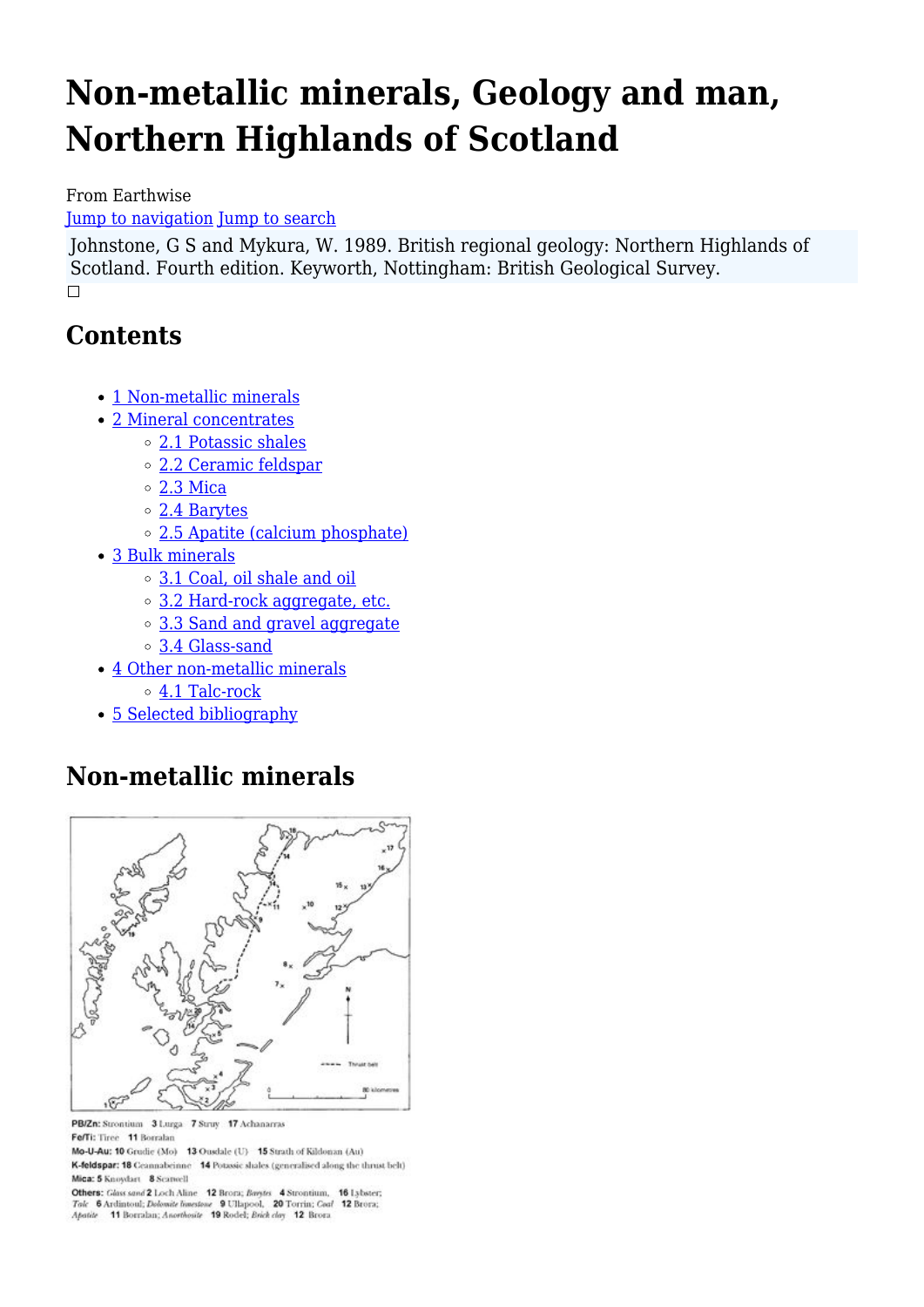#### Main mineral localities in the Northern Highlands. P915506.



Cretaceous outliers: Z Loch Aline and Morvern Cretaceous erratic: X Leavad (Caithmess)

Mesozoic basins in the seas around Northern Scotland. P915496.

These can conveniently be considered in three categories, namely minerals which occur as concentrates or require concentration before use, those which can be used directly in bulk, and other non-metallic minerals. ([P915506](http://earthwise.bgs.ac.uk/images/8/87/P915506.jpg))

### **Mineral concentrates**

#### **Potassic shales**

In the early 1960s it was discovered that certain parts of the Fucoid Beds of the North-West Highlands (see p.44) are abnormally rich in potash. It was recognised that the potash would be a useful fertiliser if an economic way of extraction could be devised. Although beneficiation from the silicate mineral was difficult, a satisfactory method was worked out resulting in a concentrate of potassium salts with the additional by-product of cement clinker. Estimated costs of extraction and transport were, however, too high for the product to compete economically with potash from the Yorkshire evaporite field. The shales are not only potassic, however, but also dolomitic and locally contain a small percentage of phosphates. The crushed material is being used in bulk, without treatment, as a raw fertiliser.

#### **Ceramic feldspar**

Granite pegmatites in South Harris (Northton and Roneval) were briefly worked during the last war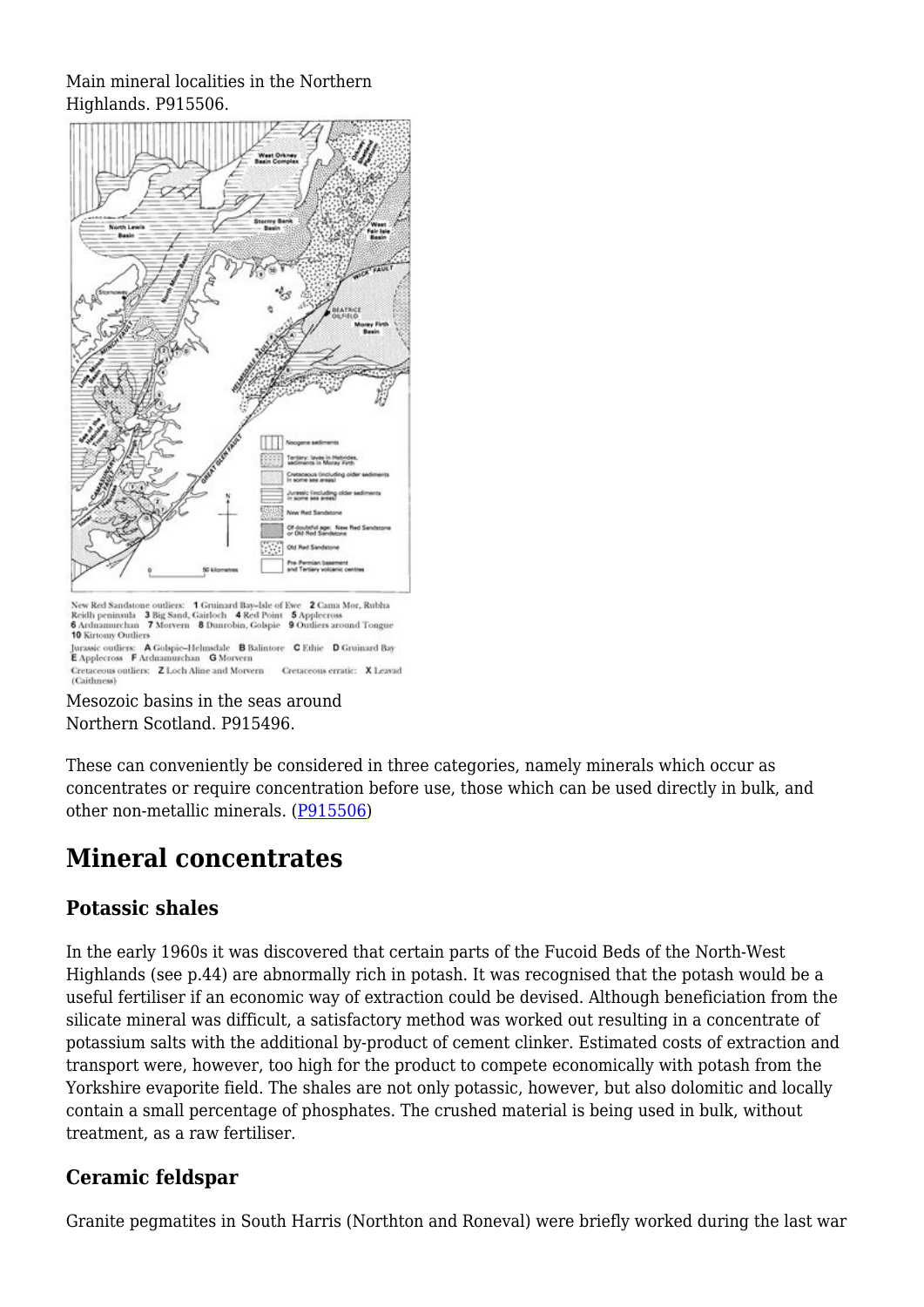as a source of ceramic feldspar. Other pegmatites, notably those near Beinn Ceannabeinne (near Durness) have since been investigated for this purpose and many other potash-feldspar bearing pegmatites might also be considered. Alkali feldspar from the syenites of the Alkaline Suite (p.102), potentially a greater and more easily worked resource, has proved unsatisfactory because of the high proportion of iron-containing minerals present in these rocks.

#### **Mica**

Coarse book-mica (muscovite) was specifically sought during the Second World War as material for electrical insulation purposes, and the micabearing pegmatites of the migmatite belt of the Northern Highlands proved of major interest. Two important, if small, mines were operated, one in Knoydart in Wester Ross and one at Scatwell near Strathpeffer. It is unlikely that the Scottish mica could compete with imported material under normal conditions.

More recently the rocks of the Loch Shiel Migmatite Complex were investigated to assess their potential as a source of flake or ground muscovite mica, obtainable by working bulk mica-schist within the complex. While the quantity of material available was considerable in places, various commercial specifications which existed at the time (purity, colour) could not be met. If, as is possible, those specifications should change, or if other uses should be found for the material, then large reserves would exist.

#### **Barytes**

Barytes is a common gangue mineral in the lead-bearing veins which are found sporadically in the Northern Highlands. Only at Roy Geo, near Lybster in Caithness, has a vein (cutting Old Red Sandstone) been specifically worked for the mineral. Increase in demand for barytes as a constituent of heavy drilling muds in the North Sea oil industry has resulted in trial abstraction from the former lead-zinc vein workings at Strontian.

#### **Apatite (calcium phosphate)**

This occurs in concentrations in the layered complex of Loch Borralan (p.103) but trial bores in the drift-covered parts of the complex have not yet been encouraging enough to promote exploitation.

# **Bulk minerals**

#### **Coal, oil shale and oil**

Coal and oil shale of Jurassic age are found in the Brora area of Sutherland, where the Brora Coal (p.150) was worked intermittently from 1598. This seam is on average 1 m thick. It has a high ash and sulphur content, but was used locally as a domestic fuel, in the local brickworks and as fuel in power stations. Although ample reserves still exist, production ceased in 1974. A thin bituminous shale underlying the coal contains subeconomic quantities of oil.

The nearest commercial offshore oil field to the Scottish Mainland, the Beatrice Field, lies 50 km east of Helmsdale ([P915496](http://earthwise.bgs.ac.uk/images/e/ef/P915496.jpg)). Its main reservoir rocks are of Middle Jurassic (Upper Callovian) age with lesser reservoirs in the Toarcian– Bajocian (Linsley and others, 1980). No oil or gas has been found in the onshore Jurassic rocks of Sutherland. *Limestone and dolomite*

The Durness Limestone (p.47) consists of interbanded beds of dolomite and calcite rock (limestone) but, although the overall quantity is great, the economic potential of any area depends on whether either dolomite or calcite-limestone exists in workable quantities without dilution by the other.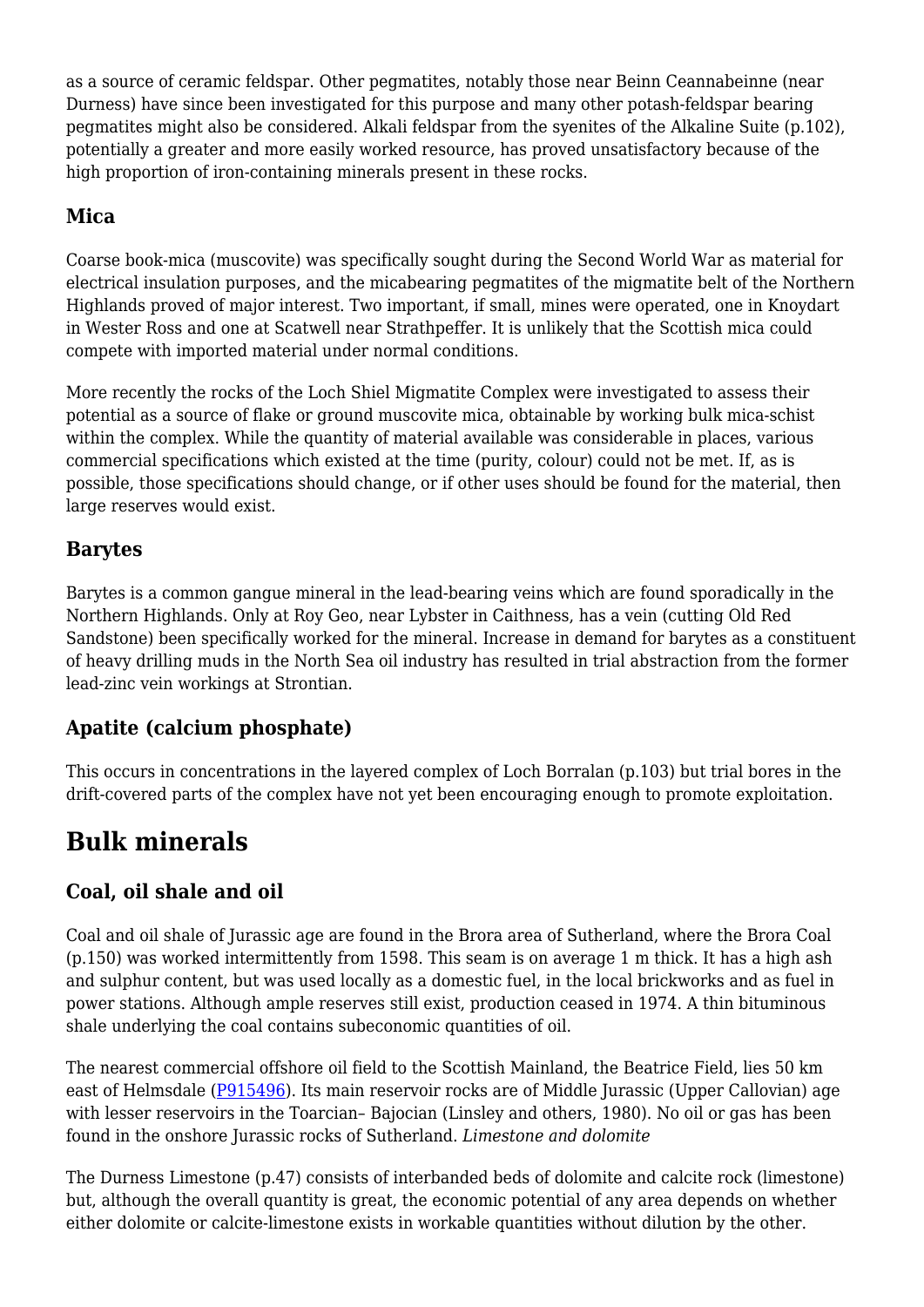Several areas suitable for abstraction have been studied. At the present time the main workings are for dolomite for agricultural and general purposes near Ullapool, and for general purposes at Torrin, in Skye.

#### **Hard-rock aggregate, etc.**

Hard-rock for concrete and other aggregate is available within a short distance of any likely construction work almost anywhere in the Northern Highlands except, perhaps, in parts of Caithness. Limited demand, however, means that there are few large quarries, although the potential for coastal superquarries, whose product would be exported, is considerable. At the time of writing (1987) development work is being carried out on one such site in the Strontian granite, at Glensanda, close to the north-west shore of Loch Linnhe, facing the island of Lismore. Quartzite, some of high quality, is available if required from the extensive Cambrian outcrops in the north-west part of the region, and from Scaraben in Caithness.

#### **Sand and gravel aggregate**

Sand and gravel suitable for concrete aggregate is found in many of the major valleys of the Northern Highlands, mainly in the form of fluvioglacial outwash. Extensive deposits are found in the lower reaches of the major eastward-flowing valleys, but the material is less abundant in the westwardflowing valleys; it commonly occurs in terraces or deltas around the heads of the sea-lochs. A brief assessment of the extent, thickness and composition of the deposits is given in the following issues of the IGS Report Series: *The sand and gravel resources of the Strathclyde Region* (1977), and The Sand and Gravel Resources of the Highland Region (1978). These do not include assessments of the grade or the exact quantities available.

#### **Glass-sand**

A soft, white sandstone of Cretaceous age (p.161) at Loch Aline, Morvern, has been worked for many years as a source of glass-sand. The deposit has extensive reserves and is extremely pure, containing  $>$ 99.7% SiO $_{\rm 2}$  (Humphries, 1961). It has proved suitable for the manufacture of high-grade optical glass, but is at the present mainly worked as a glass sand for general purposes.

A soft white partly silicified Middle Jurassic Sandstone crops out in Clynelish Quarry, just west of Brora. It has been suggested that part of this deposit might be suitable for glass making.

### **Other non-metallic minerals**

#### **Talc-rock**

*Talc rock* of high purity was mined from the Lewisian gneiss at Ardintoul, near Glenelg. *Shell sand* is available for local purposes from various westfacing stretches of coastal sand or 'machair', and also in the northern and north-eastern bays from Durness to Wick. *Brick clay* is found in the Middle Jurassic Brora Argillaceous Series at Brora. *Anorthosite*, used to make whiterock powder, has been quarried at Rodel, Harris. Peat is extensively developed throughout the Northern Highlands and many bogs especially in the northern part of the mainland and in the Outer Isles have immense reserves (Second Report of the Scottish Peat Committee, 1962). Detailed studies of the peat deposits have been made by the Macaulay Institute for Soil Research, Craigiebuckler, Aberdeen.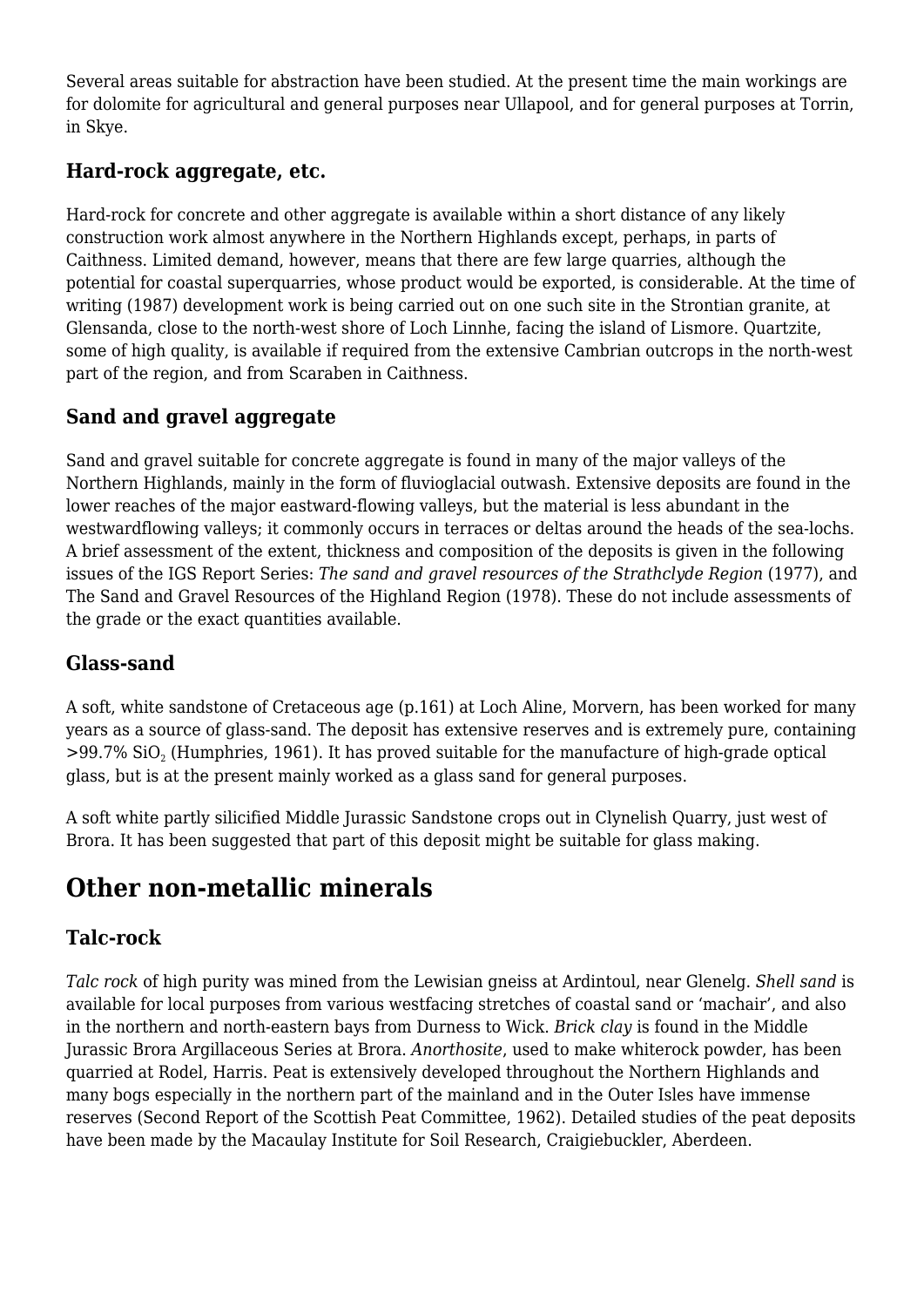# **[Selected bibliography](http://earthwise.bgs.ac.uk/index.php/Selected_bibliography,_Northern_Highlands_of_Scotland)**

Retrieved from

'[http://earthwise.bgs.ac.uk/index.php?title=Non-metallic\\_minerals,\\_Geology\\_and\\_man,\\_Northern\\_Hi](http://earthwise.bgs.ac.uk/index.php?title=Non-metallic_minerals,_Geology_and_man,_Northern_Highlands_of_Scotland&oldid=34724) [ghlands\\_of\\_Scotland&oldid=34724](http://earthwise.bgs.ac.uk/index.php?title=Non-metallic_minerals,_Geology_and_man,_Northern_Highlands_of_Scotland&oldid=34724)' [Categories:](http://earthwise.bgs.ac.uk/index.php/Special:Categories)

• [Northern Highlands of Scotland](http://earthwise.bgs.ac.uk/index.php/Category:Northern_Highlands_of_Scotland)

• [Minerals of Northern Highlands of Scotland](http://earthwise.bgs.ac.uk/index.php/Category:Minerals_of_Northern_Highlands_of_Scotland)

# **Navigation menu**

#### **Personal tools**

- Not logged in
- [Talk](http://earthwise.bgs.ac.uk/index.php/Special:MyTalk)
- [Contributions](http://earthwise.bgs.ac.uk/index.php/Special:MyContributions)
- [Log in](http://earthwise.bgs.ac.uk/index.php?title=Special:UserLogin&returnto=Non-metallic+minerals%2C+Geology+and+man%2C+Northern+Highlands+of+Scotland&returntoquery=action%3Dmpdf)
- [Request account](http://earthwise.bgs.ac.uk/index.php/Special:RequestAccount)

#### **Namespaces**

- [Page](http://earthwise.bgs.ac.uk/index.php/Non-metallic_minerals,_Geology_and_man,_Northern_Highlands_of_Scotland)
- [Discussion](http://earthwise.bgs.ac.uk/index.php?title=Talk:Non-metallic_minerals,_Geology_and_man,_Northern_Highlands_of_Scotland&action=edit&redlink=1)

 $\Box$ 

#### **Variants**

#### **Views**

- [Read](http://earthwise.bgs.ac.uk/index.php/Non-metallic_minerals,_Geology_and_man,_Northern_Highlands_of_Scotland)
- [Edit](http://earthwise.bgs.ac.uk/index.php?title=Non-metallic_minerals,_Geology_and_man,_Northern_Highlands_of_Scotland&action=edit)
- [View history](http://earthwise.bgs.ac.uk/index.php?title=Non-metallic_minerals,_Geology_and_man,_Northern_Highlands_of_Scotland&action=history)
- [PDF Export](http://earthwise.bgs.ac.uk/index.php?title=Non-metallic_minerals,_Geology_and_man,_Northern_Highlands_of_Scotland&action=mpdf)

 $\Box$ 

#### **More**

#### **Search**

Search Go

#### **Navigation**

- [Main page](http://earthwise.bgs.ac.uk/index.php/Main_Page)
- [Recent changes](http://earthwise.bgs.ac.uk/index.php/Special:RecentChanges)